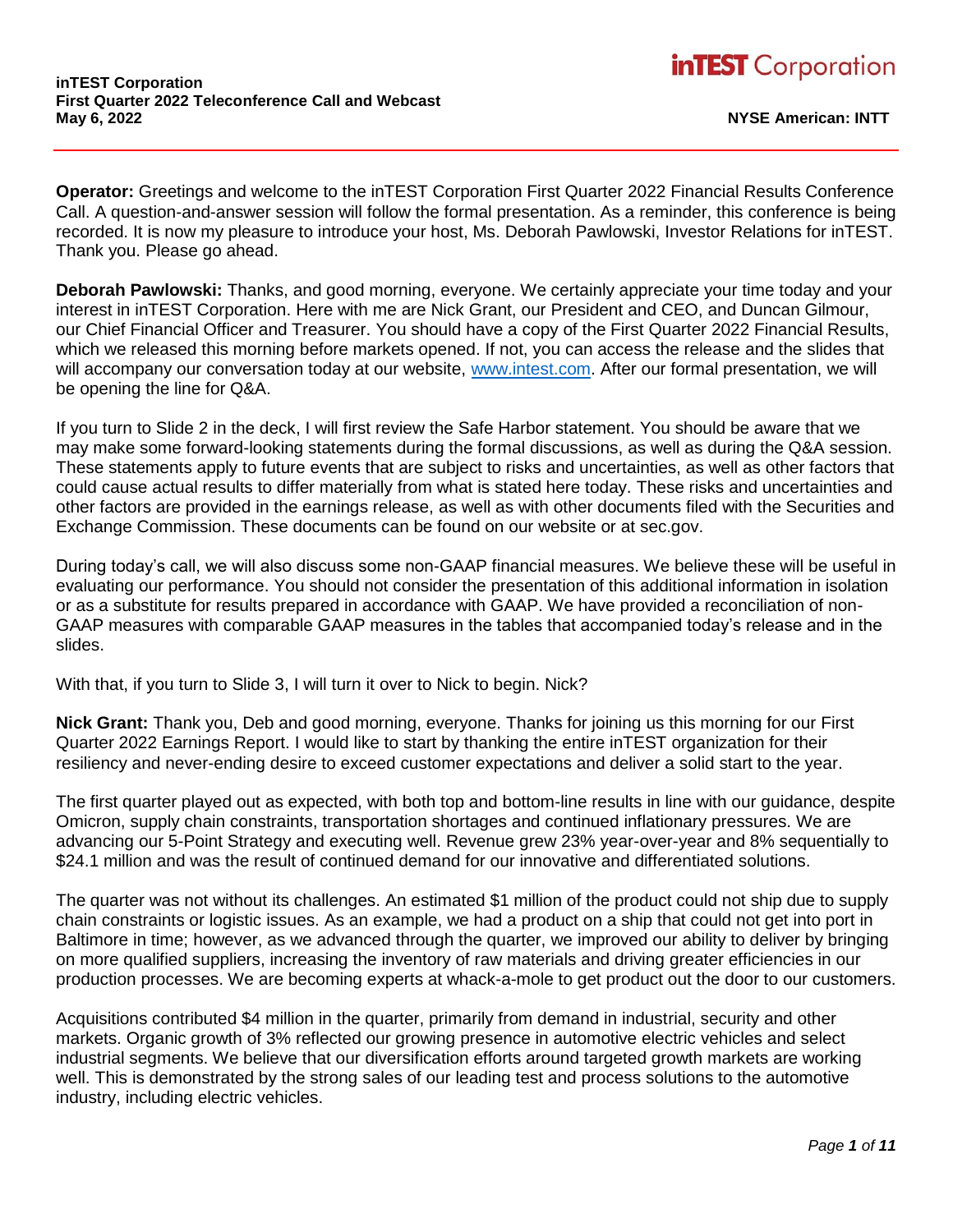In fact, in Q1, we saw our bookings and sales for Automotive EV applications more than double from the prioryear period. As we have been communicating, our diversification within Semi is also providing benefits. We had sales of our innovative solutions for the front-end space, specifically in silicon-carbide crystal growth applications, and sales of our thermal back-end solutions. Both increased sequentially in the quarter, more than offsetting lower volume in our back-end electronic test solutions.

For Semi sales to hold up that well is remarkable, given the atypical strength we saw during the first half of 2021 for our back-end electronic test solutions. A few factors impacted margins, both sequentially and from a year-ago period. When comparing the year-over-year, the change in product mix was the primary reason for margin contraction, due to the significant volume from our back-end semi-electronic test solutions during the first half of 2021.

Our custom-engineered solutions in this back-end test space generally command our highest margins. From a sequential comparison, the initial contributions from the acquisitions had a drag on margins as they were not where we expected they would be at the end of the year. Margins should improve as we drive productivity gains, and the investments we have made to grow revenue and realize operating leverage begin to pay off as we advance through the year.

Integration of the three acquisitions that closed during the fourth quarter of 2021 is going as planned. We are improving their systems and processes with more discipline and sophistication to enable greater scalability while investing in the sales organization across our enterprise to support our growth plans. We are building out our sales teams domestically and in Europe, and we recently opened our newest induction heating demonstration lab in conjunction with our channel partner in Mexico.

History has shown we have a high success rate of converting prospects to customers when we demonstrate how our technology solves their production challenges in our labs. Our strategy is to invest in more labs worldwide to drive greater market penetration through customer conversion. In parallel with these sales and marketing efforts, we continue to advance our new product innovation efforts, further enhancing our solutions offerings and helping to drive additional sales growth. As we tackle supply chain constraints, we have to redirect our development engineers to qualify new suppliers and validate product specifications, which is somewhat slowing our new product development efforts.

Last year, we defined our vision and mission and initiated our 5-Point Strategy. As we announced at our recent Investor Day, it was necessary to reorganize our structure after completing the three acquisitions we made at the end of last year to execute our forward plans better. We now have three reportable segments that align with our technology platforms: electronic test, environmental, and process technologies. We believe this division structure enables us to increase efficiencies, broaden opportunities, better utilize our manager's talents and leverage our strong customer relationships to accelerate growth and capture cost synergies. We also expect to be able to increase collaboration across the businesses, which will help to create broader customer solutions.

Finally, with our new technology division structures, we believe we are well-positioned to build our forward vision of innovative test and process technology solutions and the platform to support our growth ambitions. You can find the results by segment in both our news release and the supplemental tables of our slide deck.

We had orders of \$25 million in the first quarter of 2022, a record backlog at quarter-end and a demand that has elevated as we advance into the second quarter. These all provide us with the confidence to reaffirm our guidance for 2022 and establish second-quarter revenue guidance of approximately \$27 million to \$29 million.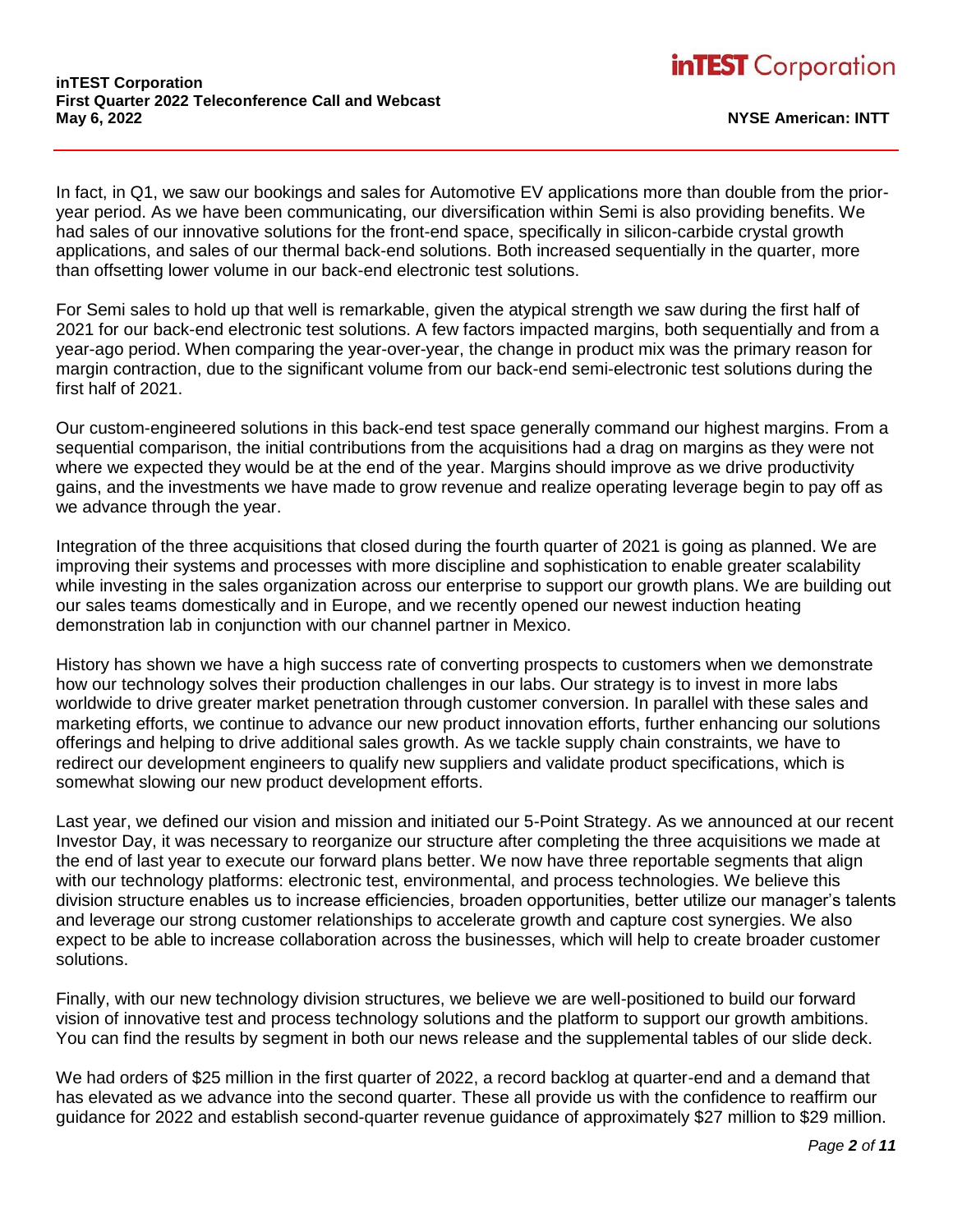Let me now turn it over to Duncan to review the financials in more detail. Duncan, over to you.

**Duncan Gilmour:** Thank you, Nick. Starting on Slide 4, we provide some detail regarding our top line. As Nick indicated, revenue for the first quarter of 2022 was \$24.1 million, a 23% increase over the same period last year and at the midpoint of guidance. Compared with the prior-year period, revenue growth of \$4.5 million included \$4 million from our Q4 acquisitions.

Those acquisitions contributed to growth in Life Sciences, Security, and other markets and is indicative of the Company's strategy to diversify and expand with new customers and into new markets. Organic growth amounted to \$0.5 million, or 3%, reflecting demand from the automotive, particularly electric vehicles, and industrial markets.

Sales to the Semi industry were relatively unchanged on a year-over-year comparison as growth and shipments to front-end Semi customers offset the decline in sales to the traditional back-end Semi markets, which were exceptionally strong in the prior-year quarter. It is also important to note that first quarter's supply and logistic challenge levels were similar to our experience throughout the last couple of quarters. We estimate supply chain and logistic constraints impacted Q1 2022 revenue by approximately \$1 million, even as our teams continue to do an outstanding job of working through the issues, finding alternative solutions and aligning operations to best meet customer expectations.

Compared with the trailing fourth quarter of 2021, sales to the Semi industry grew 9%, driven primarily by demand from back-end Semi thermal applications. Life sciences, Industrial and Defense/Aero markets also improved sequentially. Still the Company's top five customers in the first quarter represented approximately 20% of revenue and no single customer during the quarter accounted for 10% or more in revenue.

Moving to Slide 5, our first-quarter gross margin of 45.7% compares with 46.3% in the fourth quarter of 2021 and 48.7% a year ago. The contraction from both prior periods reflects a less favorable product mix, the impact of acquisitions, production inefficiencies driven by supply chain constraints and delayed recovery of cost increases as pricing improvements tend to lag inflationary increases in component material and labor costs in preexisting order commitments.

As it relates to the mix in the prior-year quarter, back-end Semi Test was at a strong level with the market resurging and we believe we were capturing more market share. As noted in the past, our back-end Semi Test business is the most lucrative in our product portfolio from a margin perspective. What is encouraging for this segment is that the new leadership and focus have reignited our customer relationships.

Sales to back-end Semi were \$11.1 million in the 2022 first quarter compared with \$12 million last year. Frontend Semi sales stepped up from \$1.3 million in last year's first quarter to \$2.3 million this year.

The impact of our acquisitions is tied to them closing toward the tail end of 2021. We expect Inefficiencies from the early stages of integration, and we anticipate improvement with more consistent go-forward quarterly performance. Overall, we expect modest margin improvement through the rest of 2022, driven by improving contributions from acquisitions and increasing volumes.

Slide 6 details our operating expenses and expectations going forward. Operating expenses were \$10.2 million in the first quarter, representing 42.4% of revenue compared with \$10.1 million, or 45% of revenue, in the fourth quarter. First-quarter 2022 operating expenses reflect the impact of a full quarter of costs associated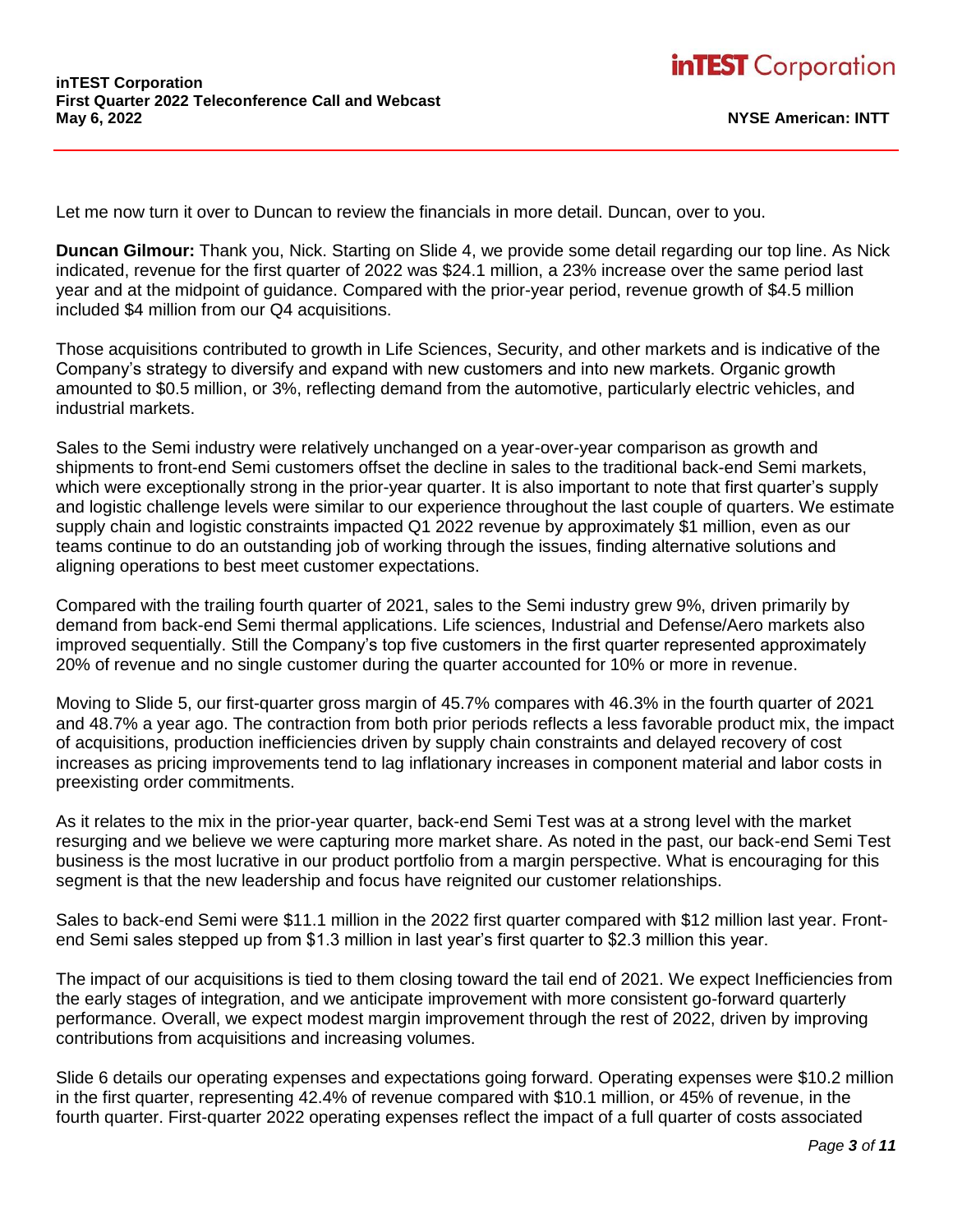with the Company's fourth-quarter acquisitions and include approximately \$780,000 pre-tax intangible asset amortization expense.

Intangible asset amortization expense was \$522,000 in the fourth quarter, with the step-up directly related to the acquisitions. We expect quarterly operating expenses for the balance of 2022 to be in the \$10.9 million to \$11.2 million range. We have annual merit pay increases during the second quarter and we expect growthrelated investments to step up through the year, which are reflected in this range. As we continue with our growth investment plans to support our 5-Point Strategy, we are confident that we will continue to demonstrate improving operating leverage with volume and scale.

On Slide 7, you can see our bottom line and Adjusted EBITDA results. Both GAAP and adjusted EPS were within our guided ranges. We had GAAP net earnings of \$577,000, or \$0.05 per diluted share, for the first quarter compared with net earnings of \$287,000, or \$0.03 per diluted share, for the fourth quarter of 2021.

EPS was \$0.12 per share compared with \$0.07 per share in the fourth quarter, on an adjusted basis. Adjusted EPS reflects tax-affected acquired intangible amortization. On an after-tax basis, acquired intangible amortization amounted to \$689,000 in the first quarter. We expect a similar amount of intangible amortization in the second quarter of 2022, with declining levels during the second half.

The effective tax rate for the quarter was 12%. We continued to benefit from tax credits related to high export sales and released a small valuation reserve of tax assets associated with some old foreign net operating losses. Adjusted EBITDA was \$2.1 million for the first quarter, up 56% from the fourth quarter of 2021, reflecting higher bottom-line profitability and the impact of acquisitions on Q1 2022 amortization and interest expense.

In our Adjusted EBITDA calculation, we removed the impact of stock-based compensation. Stock-based compensation is a non-cash expense and, as such, does not impact our liquidity. Accordingly, we believe our Adjusted EBITDA is a better performance measure to assess the strength of our cash generation ability than EBITDA alone. More detail on the calculation of Adjusted EBITDA can be found under non-GAAP financial measures in our earnings release.

Slide 8 shows our capital structure and cash flow. Cash and cash equivalents were \$17.2 million compared with \$21.2 million at the end of 2021. We used approximately \$900,000 in cash to pay down debt in the quarter, reducing our balance to \$19.2 million. As a reminder, we had debt of \$20.1 million at the end of 2021 as we established a term loan facility to finance two of our three acquisitions during the fourth quarter.

We believe we have better leverage in our balance sheet than we had historically and have plenty of financial flexibility to continue executing our 5-Point Strategy for growth. Our liquidity stands at \$32.2 million, including cash and approximately \$15 million available on a revolver and term loan facilities. We used \$2.7 million in cash during the first quarter. The first quarter typically consumes cash due to the timing of year-end bonus payments and cash taxes.

Capital expenditures during the first quarter were \$335,000 compared with \$417,000 in the fourth and \$388,000 in the year-ago quarter. For 2022, we expect capital expenditures to be around 1% to 2% of annual revenue; however, depending upon changes in market demand or manufacturing sales strategies, we may make purchases or investments as we deem necessary and appropriate.

With that, I will now turn the call back over to Nick.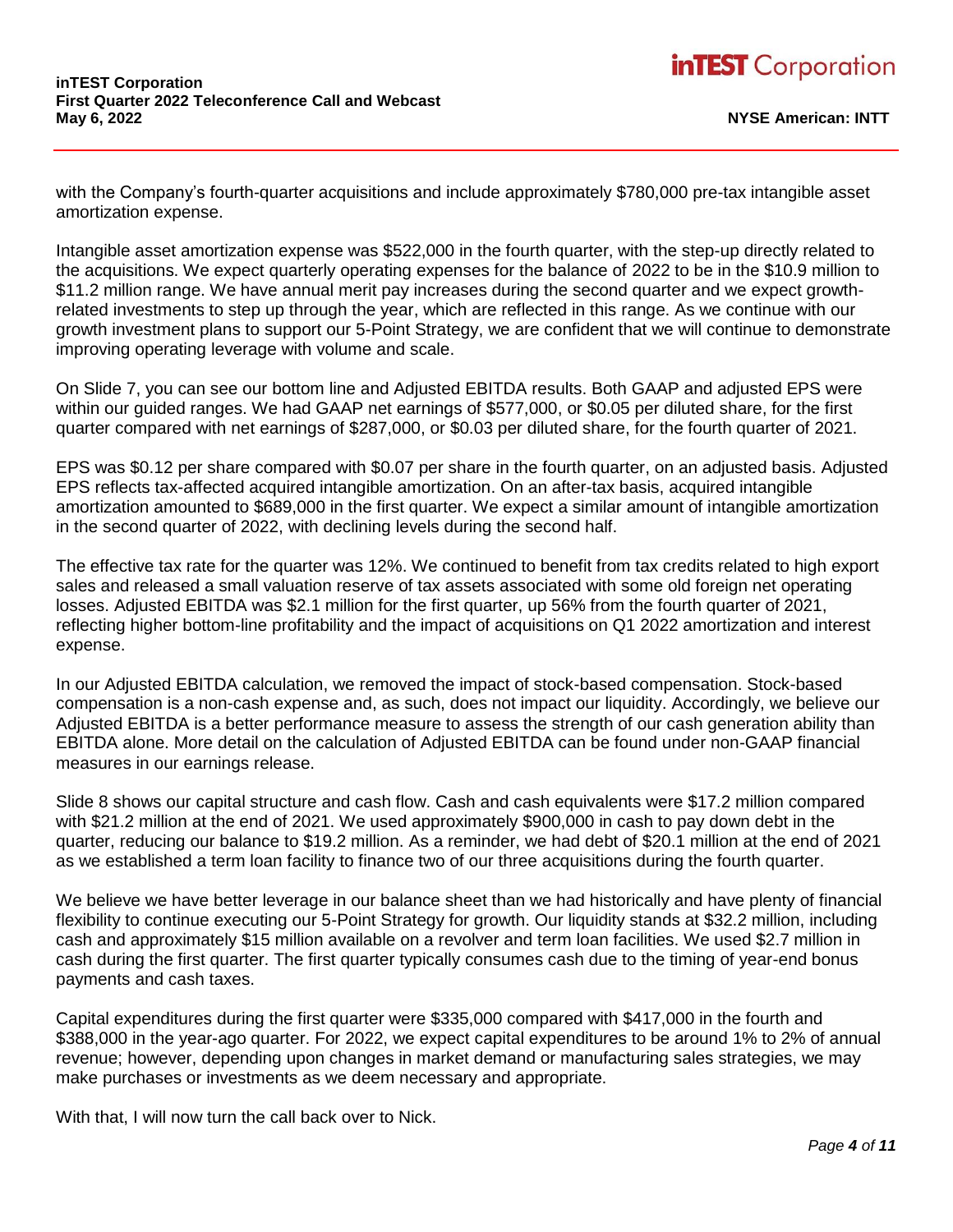**Nick Grant:** Thanks, Duncan. Slide 9 highlights our orders and backlog performance. Overall, demand for our products and solutions remained solid with a first-quarter book-to-bill of 1.04. While we will always welcome market tailwinds, our objective is to execute our 5-Point Strategy to grow faster than our served markets.

We continue to extend our reach in targeted growth markets while deepening customer relationships across these industries. In the first quarter, our businesses continued to add new customers, focusing on both endusers and OEMs. Orders for the first quarter of \$25.1 million were essentially flat with the year-ago period and were down from a record \$30.5 million in the fourth quarter.

As we mentioned on our last call, the fourth quarter included a large, approximately \$10 million order for our front-end Semi solutions. We will deliver against this order throughout 2022, primarily in the second, third and fourth quarters. The pipeline remains very active for more front-end Semi orders for our induction heating solutions used in silicon-carbide crystal growth applications.

Our Semi back-end orders were lower year-over-year than an atypically strong period of demand that occurred during the first half of 2021. Still, they remained at an elevated level from historical rates. Outside of Semi, orders for the first quarter of 2022 reflected strong demand from the automotive industry, particularly for EV applications requiring inTEST's induction heating technology and our newly-acquired battery test solutions.

Orders were up in Life Sciences, driven by demand for a variety of inTEST's technology solutions, including digital imaging and induction heating. In the quarter, demand increased for environmental technology solutions from the Defense/Aero industry. Our backlog at quarter-end reached another record level at \$35 million, approximately 63% of which is expected to convert to sales in the second quarter. Our level of longer-term backlog is higher than historical trends as customers seek to secure production capacity and cope with longer lead times.

Slide 10 reaffirms our guidance for 2022 and provides second-quarter expectations. Although we only have one quarter in the books, I'm pleased with how the year is shaping up.

As a result of our solid start, we expect revenue for 2022 to be in the range of \$110 million to \$115 million, with quarterly gross margins ranging between 46% and 49%. We also expect interest expense to run approximately \$150,000 per quarter and our effective tax rate to be between 15% to 17% for the year.

As I mentioned earlier, for the second quarter of 2022, we expect revenue to be in the range of \$27 million to \$29 million. Q2 GAAP EPS should be in the range of \$0.11 to \$0.16 per diluted share, while we anticipate adjusted non-GAAP EPS to be approximately \$0.18 to \$0.23 per diluted share. The difference between GAAP and non-GAAP is tax-effective acquisition amortization expense.

Our guidance is based on our current views with respect to operating and market conditions, customer forecasts that are subject to change as well as our expectations for the balance of the quarter, and are subject to any strategic investments we may choose to make. It also assumes supply chain challenges remain relatively consistent with what we've been seeing, with gradual improvement as we move through the second half of the year. Actual results may differ materially as a result of, among other things, the factors described under forward-looking statements found in the materials that accompany this conference call, including the press release and the slides.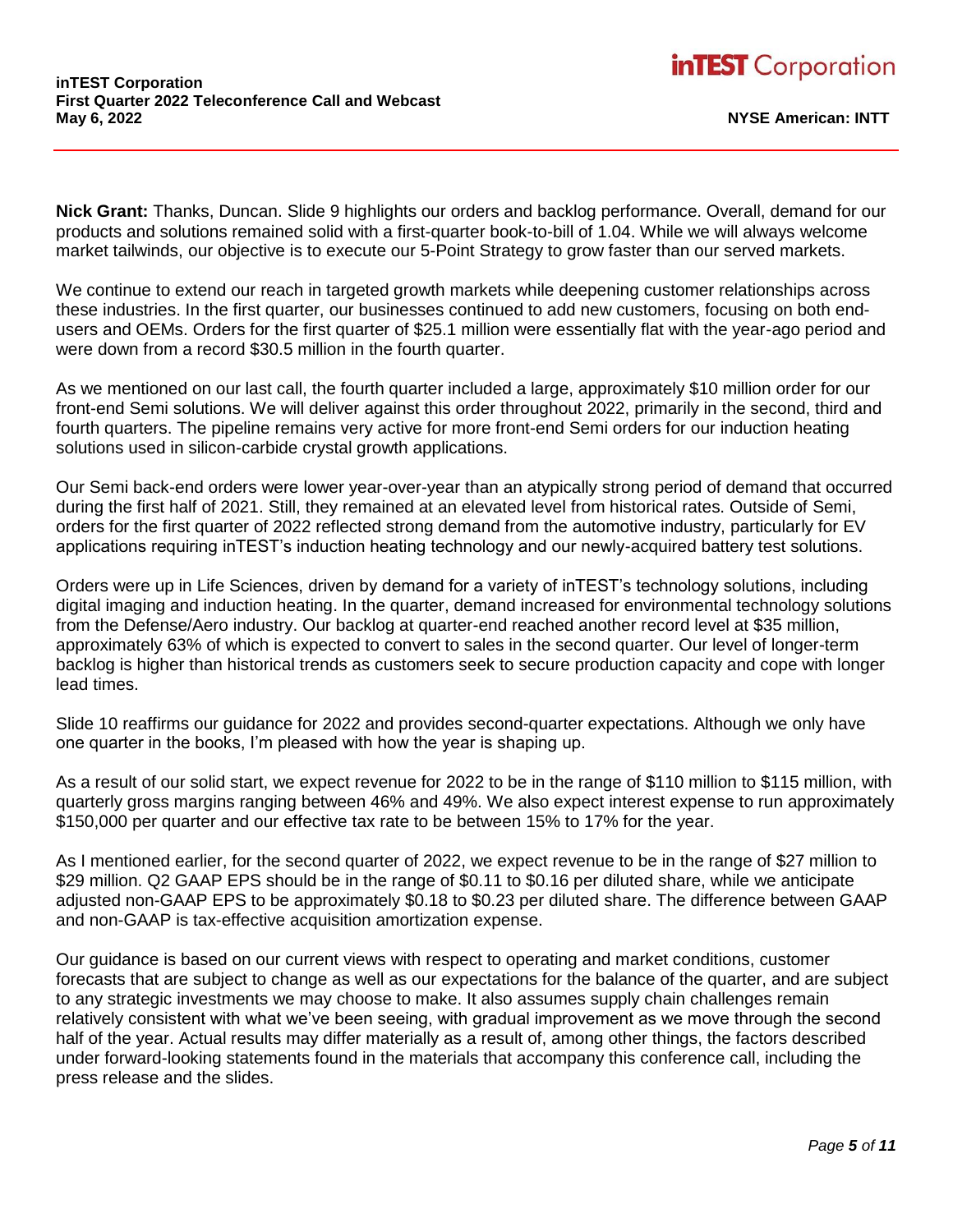Slide 11 highlights the longer-term aspirational goals that we delineated at inTEST's Investor Day in early March. With the talent we have in place and a strong adherence to our 5-Point Strategy for growth, we can see a path to essentially doubling the size of the Company from what we expect to report in 2022. This path includes both organic and acquisitive growth expectations and would represent a very strong top-line CAGR.

Slide 12 shows the operating leverage we expect our business model to ultimately deliver, which should drive cash generation and improved earnings power.

Let me now summarize the key takeaways for inTEST on Slide 13. A focused and energized workforce is in place to continue to drive growth as we diversify and expand our markets and our customer base. Executing our 5-Point Strategy for growth is delivering results and we'll see more secular growth trends across our addressable markets. Our M&A funnel development is ongoing. Our team continues to identify acquisition targets that we believe will bring differentiated and innovative technologies, provide complementary capabilities, or enable deeper and broader reach within our targeted markets and geographies.

To capitalize on future opportunities, we have a strong balance sheet and the financial flexibility to execute our growth plans. We are encouraged by the strong demand across our markets. Our solid first-quarter results and the pace of second-quarter orders thus far give us confidence in our 2022 outlook, even in the face of continuing supply chain challenges. We are optimistic about our healthy pipeline of projects as we skillfully manage our operations to meet customer needs.

With that, Operator, let's open the lines for questions.

**Operator:** Thank you. [Operator instructions] The first question is coming from Jaeson Schmidt of Lake Street Capital Markets. Please go ahead.

**Jaeson Schmidt:** Thanks for taking my questions. I want to start with the supply chain. Nick, I know you mentioned in your prepared remarks that you're baking in the assumption for some gradual improvement throughout the year. I'm curious if you're seeing signs of improvement now to give you that confidence or if this is based more on the worst has to be over because it's been so challenging.

**Nick Grant:** Good morning, Jaeson. Great question. I would say the improvement is a result of the actions we're taking and our ability to qualify second sources and provide alternate component avenues for us here to get our products to market. So, I wouldn't say things are improving in the marketplace as the frequency of supply challenges continue to occur weekly, but the teams are getting better at it. That's what's driving the confidence in the second half.

Duncan, would you want to add anything?

**Duncan Gilmour:** Yes, I agree that we aren't necessarily seeing improvement. The situation is pretty much the same as we've seen the last few quarters. I know, we talked about roughly a \$1 million impact, which is a little bit higher than we've seen in prior quarters, really due to the additional impact of the acquisitions. Our acquisitions certainly were also impacted by the supply chain challenges that our legacy businesses have been dealing with for a number of quarters now.

As Nick has indicated, the teams are certainly becoming familiar with managing through that. We do assume some modest improvement in the second half. So, there isn't a change there. We're not seeing that yet. The situation is much the same as of right now.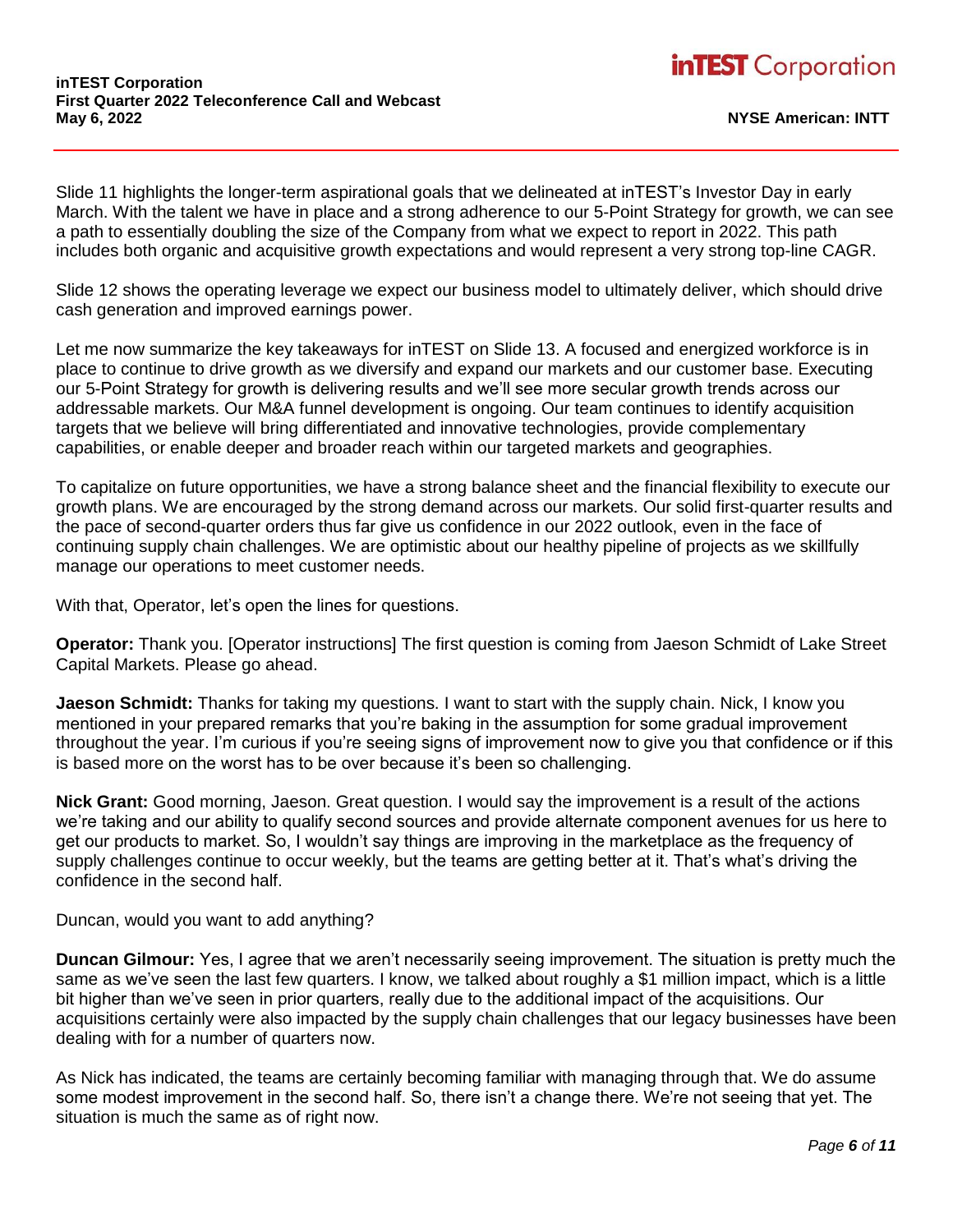**Jaeson Schmidt:** Okay. That's helpful color. Sticking with the supply chain topic, it's really impressive to see you reaffirm that gross margin outlook for the year, just given all the challenges out there, but does that also bake in some potential friction of qualifying new suppliers?

**Nick Grant:** Yes. Absolutely. That assumes the activities that we've been seeing on that supply side as we switch those suppliers has usually a cost impact on that. So that's baked in, but the volume that we're picking up as we grow through the year here is driving improvements there; plus, we laid out in the press release a number of cost activities that we're driving with dedicated cells for production, supporting this silicon crystal growth technology in our induction heating facility. We've recently consolidated our Videology North America into our Mansfield environmental technologies facility. So, we are taking some actions to try to contain the cost side things there.

**Jaeson Schmidt:** Okay, got it. Then, just the last one from me and I'll jump back in the queue. Semi revenue was up nicely sequentially. I'm just curious how you're thinking about the end market, given the historical cyclicality that has plagued that industry. How far does visibility extend in that space for you?

**Nick Grant:** Yes. Semi is still, as we said, at elevated levels, but not at the historical highs we saw at the beginning of last year. As we've highlighted, we have the benefits of being at different parts of Semi, very frontend, back-end electronic test and back-end lab test, if you will. So, we see the different pieces, the dynamics kind of all play out, where one might offset another, but still at a healthy level.

As you know, lead times for products have gotten out there pretty far, so it gives us really good visibility of the projects coming in the second and third quarters and we feel confident that Semi is going to maintain at a healthy level for us.

**Duncan Gilmour:** Yes. As I think we commented on, I would add that it's nice to see Semi growing sequentially. As you point out, the dynamics within Semi are certainly interesting. Our traditional back-end electronic test piece of the business, as projected, has moderated a little bit. Still, we offset that with the activity on the front-end side and some of the back-end lab activity. I think that demonstrates more diversity, even within the Semi space.

Then I'd also add that it's great to see that our non-semi businesses are all demonstrating growth, which proves the additional resiliency that we think we're bringing to the table by virtue of the acquisitions in particular and the additional markets that we're now playing in.

**Jaeson Schmidt:** Okay. Appreciate that color. Congrats on the strong results and outlook.

**Operator:** Thank you. The next question is coming from Robert Marcin of Penn Capital. Please go ahead.

**Robert Marcin:** Good morning. Thanks for taking my questions. Congratulations on the solid start. Hopefully, there's a sequential improvement over the rest of the year. Can you give us an update on the improvements in organic revenue growth for both the Ambrell and the Semi businesses that Nick mentioned? When he first arrived, the commentary was low-hanging fruit for significant market share gains, geographical gains and sales efforts. Do you feel that the organic revenue growth of those businesses today is positioned to be higher than it would've been a year or two ago? Thank you.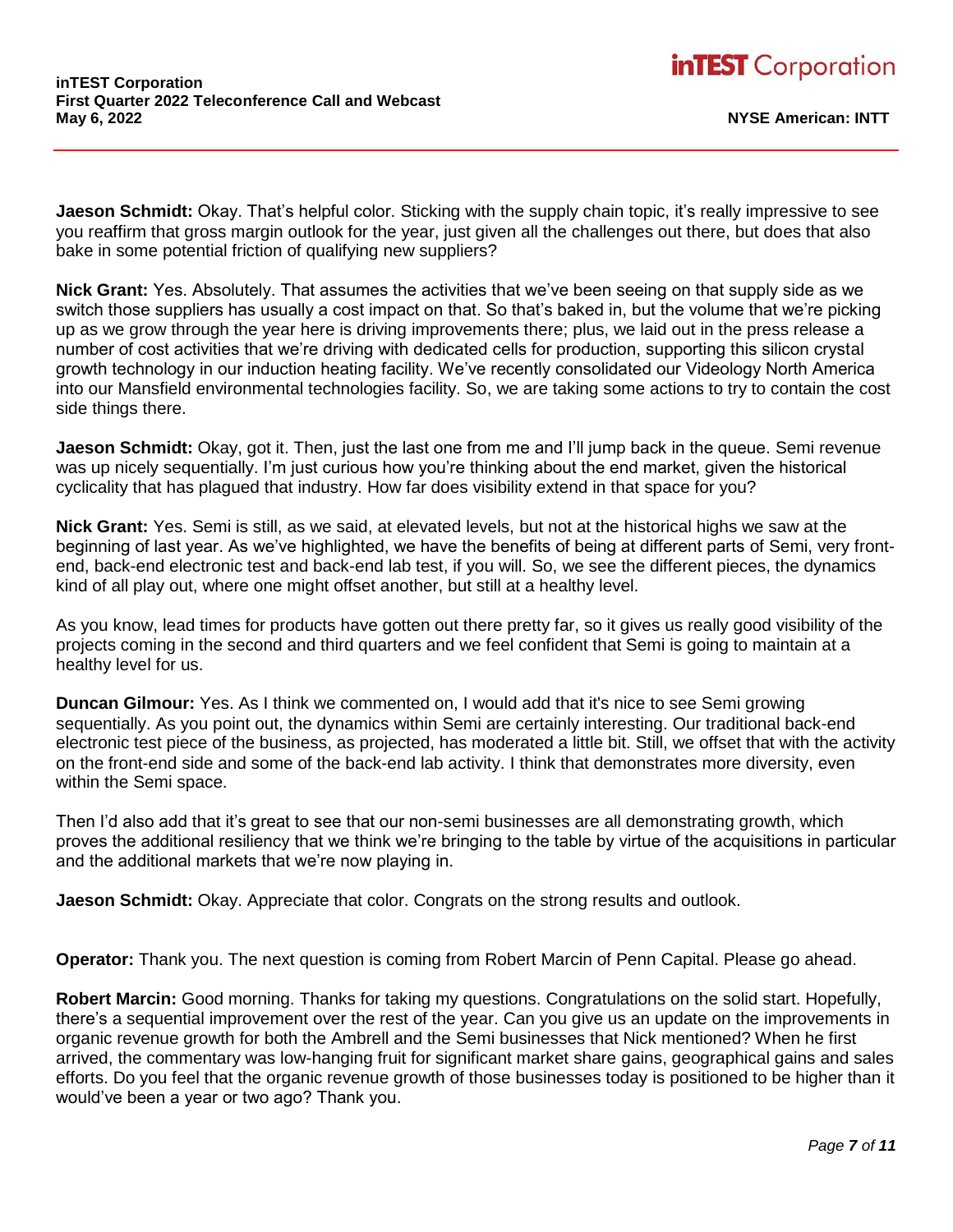**Nick Grant:** Yes. Relative to the low-hanging fruit comments that I made when I came on board, specific to Semi, I am really pleased with the work our teams have done there. To go, I would say, from a farming mode to the hunting mode and establishing key account programs; going after customers that we typically did not have in the past; and, likewise, increasing our portfolio through product innovation, an area that starved in the past. That work has really opened up new customers and new applications for us and, I believe, positions us well from where we were before I joined.

On the induction heating side, which also pertains to Videology, our image capture, so our whole process technology space there, it's all about lead generation. We've invested in Marcom and direct sales, channel partner programs and OEM programs to drive qualified leads. With our efforts to expand our labs to help drive higher conversion of customers, when we demonstrate our technology solutions, we feel really good about the organic growth that we will see in the core businesses, acquisitions and the investments we're making.

**Robert Marcin:** Okay. Organic revenue growth is a key component of our 2025 target, so, at some point, it needs to show up in the numbers in a significant double-digit way. I don't think we've seen that yet from what I believe the markets themselves have been doing, but I'm looking forward to seeing that.

Regarding M&A activity, do you think this year could include another deal or do you want to get these three acquisitions completely humming before you bite off another acquisition transaction?

**Nick Grant:** Yes. As I mentioned, our M&A front is quite healthy, our funnel strength, as we shared more details on our Investor Day, but our activity remains strong. As I've mentioned in the past, our objective is to follow the inorganic growth path at inTEST here at a greater frequency, with a goal to complete one deal annually at least. Last year, we were successful with the three. I do believe, if our activity continues and we're successful here, we could see another later this year.

**Robert Marcin:** With the stock market acting the way it has, the valuations are coming down, so don't let your acquisition candidates forget that.

**Nick Grant:** Absolutely. Hopefully, you can see from the deals we did that we've been pretty prudent about getting good multiples and finding companies that we believe we can drive tremendous value being part of inTEST. We won't lose sight of that.

**Robert Marcin:** I mentioned your acquisition price-to-sales ratios to another CFO recently and he said, "You got them for free." So anyway, I told him he's not working hard enough.

**Nick Grant:** We can assure you we're working hard here.

**Robert Marcin:** Then finally, any updates on the opportunities in the service businesses that we're trying to expand over the next year or two?

**Nick Grant:** We're making some progress on the service front there. In the first quarter, we landed a few master supply agreements with customers that have a larger installed base. They don't show up in the numbers immediately. As you know, these are multi-year contracts and we bleed those in as they go on that, but the teams are focused on driving service growth and driving greater customer satisfaction with after-sales support.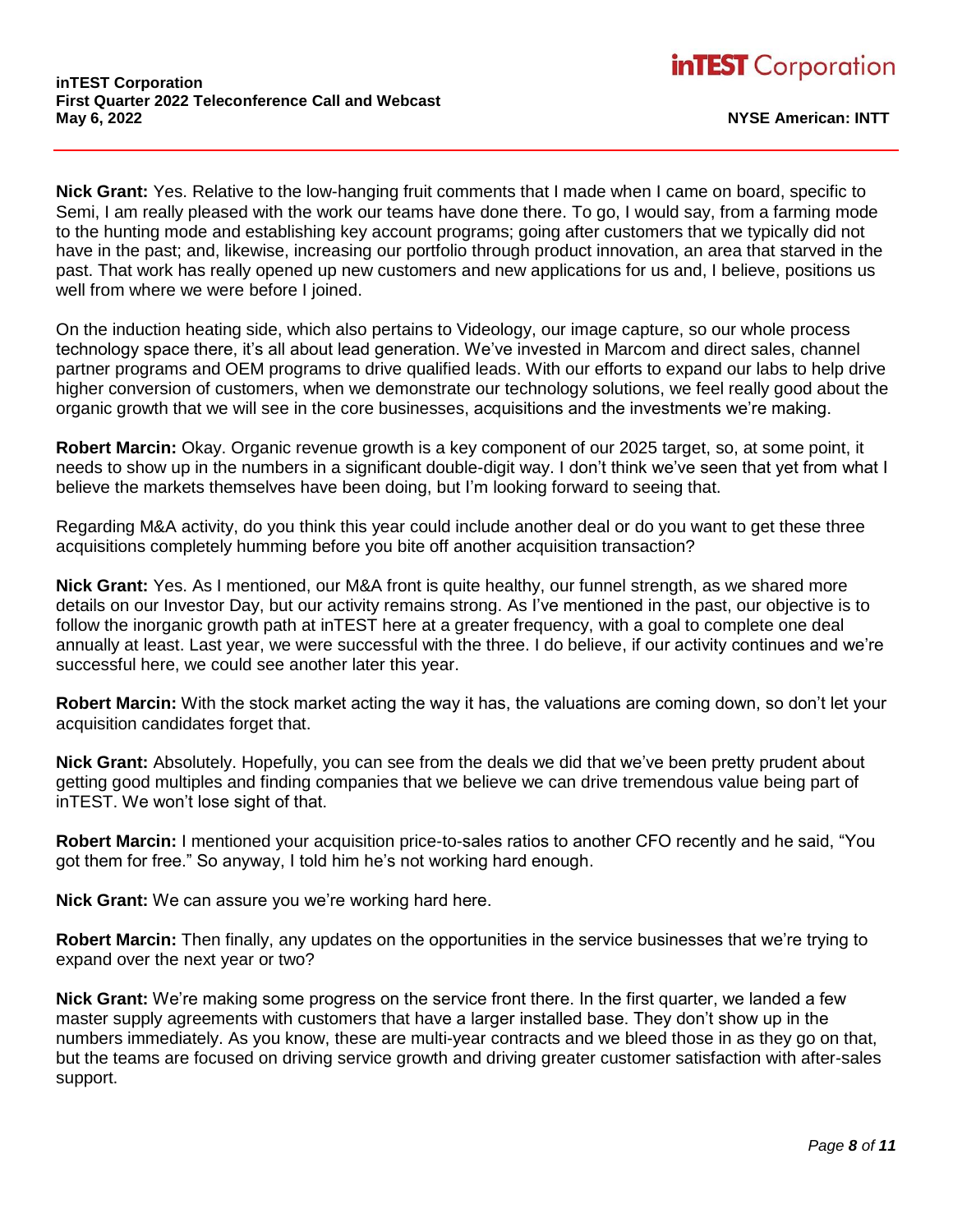I also believe our acquisition with Acculogic and their test programming services business provided us with an opportunity to do more on the service front that other parts of the Company can leverage. Duncan, any other comments on service you want to add?

**Duncan Gilmour:** No, I think you captured it there. Certainly, we're seeing some nice initial wins, but there are still plenty of opportunities.

**Robert Marcin:** All right. Thank you. Then, one final one quickly. Not for you, but are your customers', customers' factory expansion plans on schedule? Do the fabs that have been announced seem to be on schedule? I'm hearing that there's not any significant delays in the factories or the build-out to the fabs.

**Nick Grant:** As you know, we're more on the back-end test side of things, but what we hear is that progress is continuing on the front-end space, which will eventually drive more back-end demand as these get established. So, yes, obviously COVID lockdowns in China and everything has extended lead times on things, but it's not like anyone's pulling the plug. They're just delaying things weeks or what have you out there.

We feel good about what Semi holds for us in the future and are excited that this shift from silicon to siliconcarbide is creating some nice opportunities for us on the front-end.

**Operator:** The next question is coming from Peter Wright of Intro-act. Please go ahead.

**Peter Wright:** Good morning. Thank you for taking my question and congratulations on the amazing transformation and execution, Nick, since you've built the team around you to do what you've done.

**Nick Grant:** Thanks, Peter. We're excited about how the year's shaping up and where the Company's heading.

**Peter Wright:** So, Nick, I have a couple of questions for you, one near-term, one long-term; and then, Duncan, I have a couple for you as well. So, Nick, in the short term, you're looking for 20% half-on-half growth embedded in your guidance. What do you think the primary drivers of that are and maybe the risks that we should be aware of, because that's very aggressive guidance for the year?

Then longer-term, the second question is, looking at your 5-Point Strategy, you're looking to double organically to the organic question. If you were to break it down to breadth, number of customers, depth, penetrating each customer deeper and the service business, how would you rank the importance of those three things, breadth, depth, and service?

**Nick Grant:** I'll let Duncan address the first part of that; and then, I'll comment on the 5-Point Strategy.

**Duncan Gilmour:** Looking at the year, I think as we talked about in the initial remarks, the demand side has been strong and continues to be strong. Our backlog is at record levels, so we have the backlog there to give us a fair degree of confidence with respect to the next quarter or so as the demand picture that the teams are seeing out there is also strong. That top line is the biggest driver, obviously, of the growth. So, I think it's as simple as that, Peter, in terms of the short-term.

**Nick Grant:** Then, on the 5-Point Strategy, breadth, depth, and service are all key parts of our strategy. I am hesitant to say that one's more important than the other. We want to expand our customer base, which we're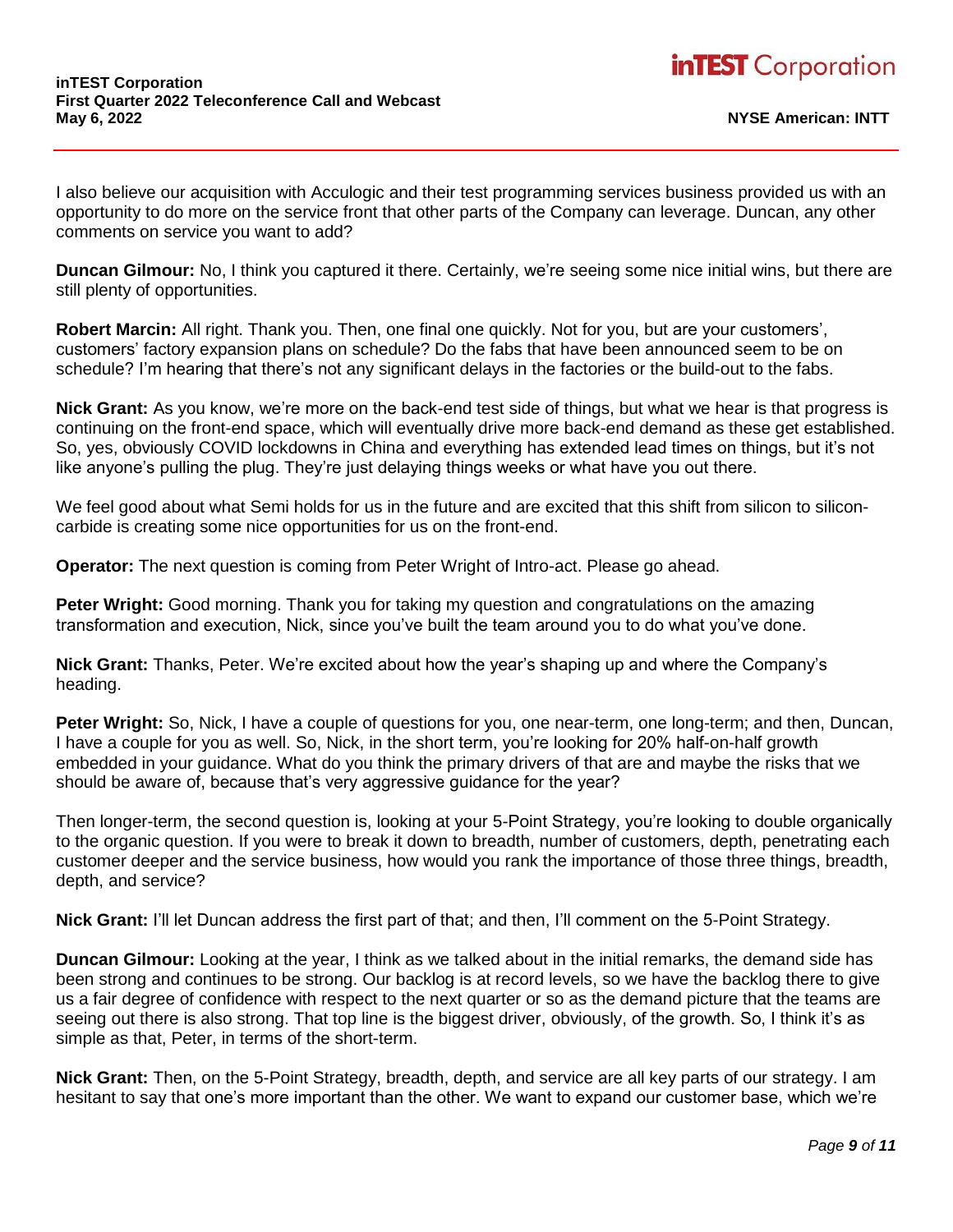doing to reach more customers, and we're getting a larger share of our customer's wallets as we go deeper in them, so the teams are actively working both fronts there.

Then, as we commented, our service, activities and programs are growing and will drive greater customer satisfaction to retain customers as we go forward here. I don't want to leave out innovation and talent. Both are critical pieces of our 5-Point Strategy, and I am pleased about the progress we're making on those fronts as well. So, yes, it is a multi-pronged strategy, with each piece being, I would say, equally important to us.

**Deborah Pawlowski:** This is Deb. Just for clarification, I think I heard you say double organically and that is not the goal. That doubling includes acquisitions.

**Nick Grant:** Correct. I did not catch that, but yes, our doubling of the business includes a certain amount of acquisitions by 2025, which we'd discussed.

**Peter Wright:** Fantastic. I have a couple of other clarifications; first, an easy one. In the guidance, the \$10.9 million to \$11.2 million, you did a great job on the G&A, bringing that down almost 10% quarter-on-quarter. Is that guidance an average of all four quarters or guidance going forward from here?

**Duncan Gilmour:** I would say it reflects the next three quarters, and I would look at it as it steps up very slightly, Q2 through Q4. There's a bigger step up, Q1 to Q2, because of, for example, merit increases being a component of that, but I would expect that range to step up, Q3 through Q4, with the investments we're making.

**Nick Grant:** Primarily to drive growth there. On top of the merit, we have plans as we bring resources on to get more sales coverage, improve our marketing, drive more engineering development, etc. That's also a piece of what's driving it in the outer quarters.

**Peter Wright:** So, it's selling. There's really no growth in the fixed portion of G&A; 5-ish a quarter is a good number on the G&A side.

**Duncan Gilmour:** Not dramatically, no. We'll continue to make modest headcount investments in selling, engineering and areas like that where we need to do that in order to continue the growth trajectory.

**Peter Wright:** Fantastic. Very last question. Free cash flow in 2022, any thoughts there?

**Duncan Gilmour:** Cash was, obviously, weak in Q1, given the timing of bonus payments, certain tax payments and things like that. I'd expect us to be generating cash throughout the rest of the year. We haven't thrown a cash number out there. but I would expect, looking at our Adjusted EBITDA as a liquidity measure and the general cash cycle that you see from the business, that cash will start growing again through the rest of the year, even with paying down debt at around \$1 million a quarter. I would expect to see our cash balances grow as we get to the end of the year.

**Operator:** Thank you. Our next question is coming from George Melas of MKH Management. Please go ahead.

**George Melas:** Good morning, gentlemen. Good job on a good start to the year and, also, thank you very much for the new reporting vision for the Company. I think it will help us understand the business a lot better, so we very much appreciate that.